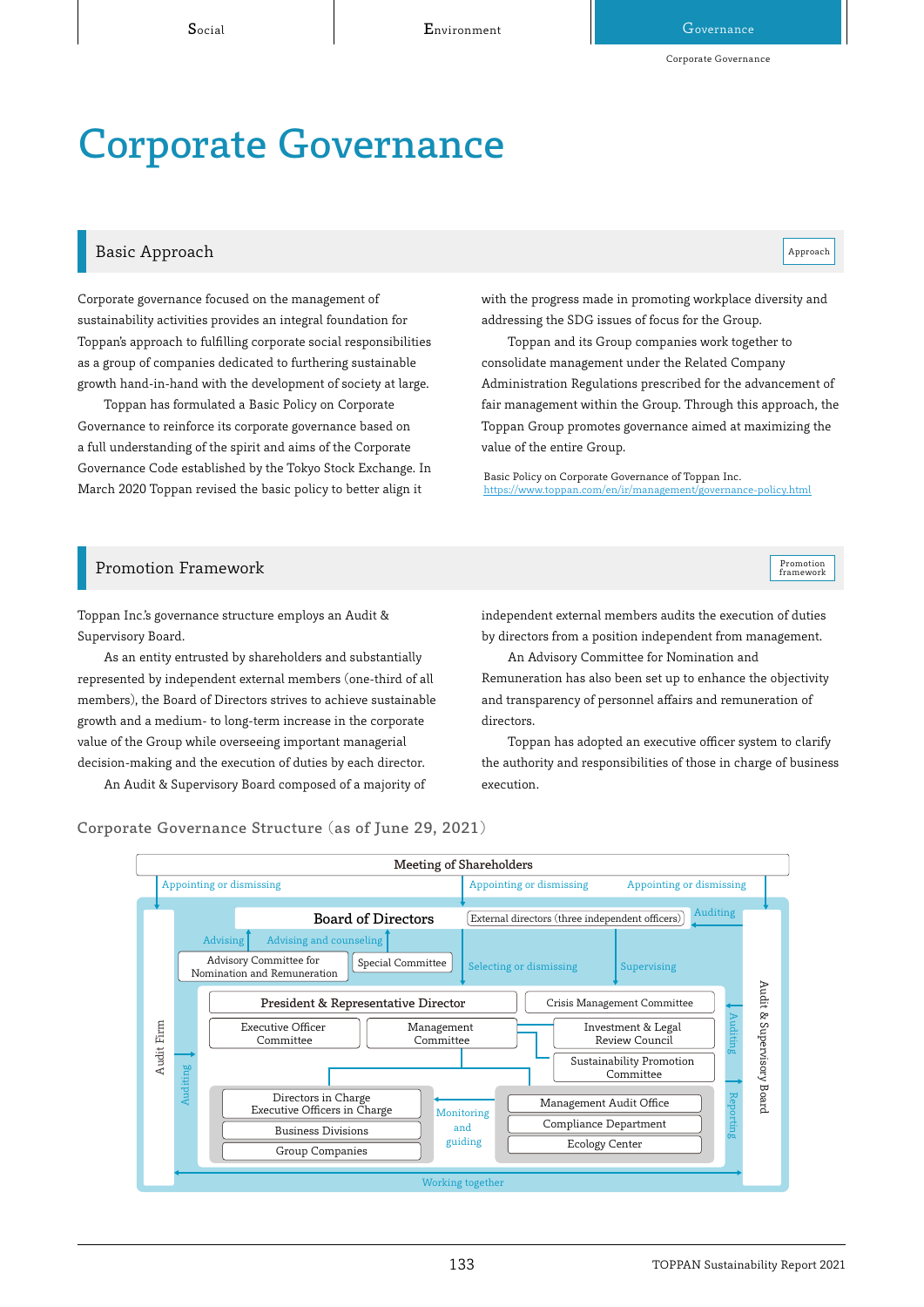Corporate Governance

# Directors, Board of Directors, and Various Meetings Promotion Promotion Promotion

Toppan's Board of Directors is composed of six Company directors and three external directors appointed as independent officers (as of June 29, 2021). Board meetings are held monthly and whenever a pressing matter requires action or deliberation. Especially important matters are deliberated beforehand by the Management Committee, a body made up of directors nominated by the President & Representative Director. The goal is to lay weight on managerial efficiency in business

decision-making. Toppan has also adopted an executive officer system to clarify the authority and responsibilities of those in charge of business execution and enable prompt responses to changes in business circumstances. An Advisory Committee for Nomination and Remuneration for directors has also been in place since fiscal 2017. The Company partially revised its executive officer system in May 2018.

# Audit & Supervisory Board, Board Members, and Audit Firm

As of June 29, 2021, five persons are serving as audit & supervisory board members at Toppan, including three external members appointed as independent officers. In addition to their own board meetings, the board members attend meetings of the Board of Directors, meetings of the Management Committee, and other important meetings on risk management. The board members systematically manage the implementation of audits of operational sites and Group companies in close cooperation with the audit firm and internal audit-related departments of the Company. By these means, they audit and advise the

## Strengthening Audit Functions

The Management Audit Office is a body established independently from the business divisions of the Company. Working from legal and rational viewpoints, the office conducts fair and objective audits on the administrative and operational systems of management activities and the practical status of the Company's operations. The office provides feedback to the relevant departments on issues identified, proposes measures for improvement, and reports the audit results to the President & Representative Director, directors in charge of relevant departments, and audit & supervisory board members.

The Compliance Department in the Legal Affairs & Intellectual Property Division spearheads the Company's initiatives to ensure the strict observance of laws and regulations and to firmly establish ethical business practices. The department is responsible for ensuring that employees are fully informed of the Conduct Guidelines and comply with applicable laws and regulations.

Company from a preventive perspective to ensure the legality of the operations of the directors and departments and smooth and appropriate corporate management in line with company policies and rules. They also regularly convene a meeting of audit & supervisory boards from related companies to improve the effectiveness of the audits by board members across the Group. Toppan has had KPMG AZSA LLC verify the propriety of the Company's accounts through audits in order to enhance the reliability and transparency of the Company's financial information.

> Activity results,<br>performance data Promotion framework

The department also reports to the Audit & Supervisory Board on improper acts such as collusion, illicit trading, and bribery, along with other forms of corruption, misconduct, and legal violations.

Toppan addresses these compliance issues through the Toppan Group Helpline, an internal reporting system that any officer or employee (including a part-time worker or dispatched staff) of a Group company (excluding listed corporations) can contact whenever a legal violation or other improper act comes to light.

The Information Security Division audits information security management within the Toppan Group as an organization responsible for the control of information security. The Ecology Center in the Manufacturing Management Division, meanwhile, oversees environmental activities across the Group. The center conducts internal environmental audits at operational sites and monitors the progress of improvements in their environmental management.

## Conducting Management Audits

The Management Audit Office carried out 16 operation audits in fiscal 2020 and conducted maintenance and operational evaluations of internal controls over financial reporting for all business divisions and main subsidiaries.

The audit results are regularly reported to the representative directors, directors in charge of the relevant organizations, and the audit & supervisory board members.

Activity results,<br>performance data

framework

Promotion<br>framework